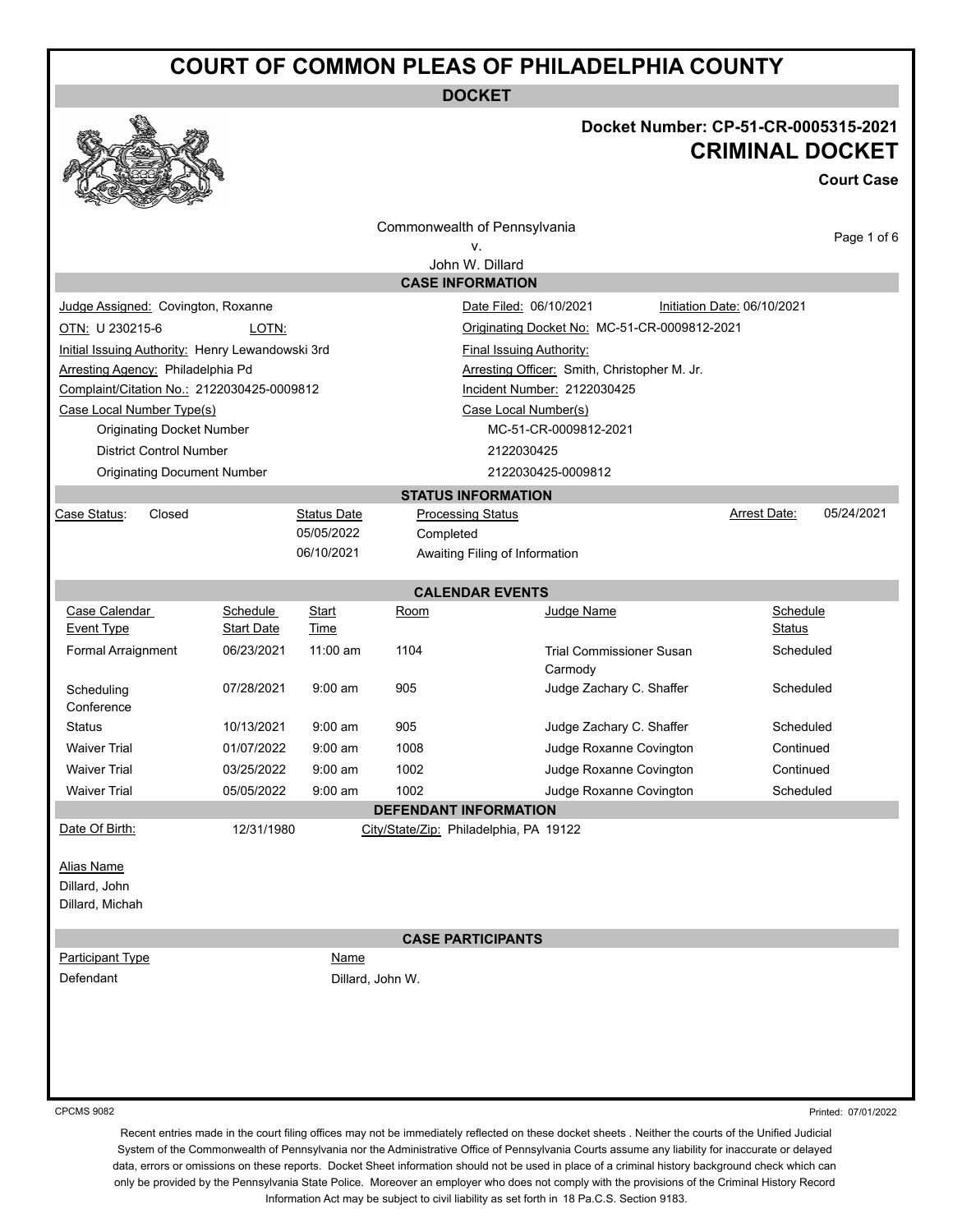**DOCKET**

### **Docket Number: CP-51-CR-0005315-2021 CRIMINAL DOCKET**

**Court Case**

| Commonwealth of Pennsylvania<br>Page 2 of 6<br>ν.<br>John W. Dillard<br><b>BAIL INFORMATION</b> |                                                                         |                |                 |           |                                                    |                             |                            |                            |
|-------------------------------------------------------------------------------------------------|-------------------------------------------------------------------------|----------------|-----------------|-----------|----------------------------------------------------|-----------------------------|----------------------------|----------------------------|
| Dillard, John W.                                                                                |                                                                         |                |                 |           |                                                    |                             |                            | <b>Nebbia Status: None</b> |
| <b>Bail Action</b>                                                                              |                                                                         | Date           |                 | Bail Type | Percentage                                         | Amount                      | <b>Bail Posting Status</b> | <b>Posting Date</b>        |
| Set                                                                                             |                                                                         |                | 05/24/2021      | Monetary  | 10.00%                                             | \$350,000.00                |                            |                            |
|                                                                                                 |                                                                         |                |                 |           | <b>CHARGES</b>                                     |                             |                            |                            |
| Seq.                                                                                            | Orig Seq.                                                               | Grade          | <b>Statute</b>  |           | <b>Statute Description</b>                         |                             | Offense Dt.                | OTN                        |
| 1                                                                                               | $\mathbf{1}$                                                            | F1             | 18 § 6105 §§ A1 |           | Possession Of Firearm Prohibited                   |                             | 05/23/2021                 | U 230215-6                 |
| 2                                                                                               | $\overline{2}$                                                          | F <sub>1</sub> | 18 § 6105 §§ A1 |           | Possession Of Firearm Prohibited                   |                             | 05/23/2021                 | U 230215-6                 |
| 3                                                                                               | 3                                                                       | F <sub>1</sub> | 18 § 6105 §§ A1 |           | Possession Of Firearm Prohibited                   |                             | 05/23/2021                 | U 230215-6                 |
| 4                                                                                               | 5                                                                       | F <sub>3</sub> | 18 § 6106 §§ A1 |           | Firearms Not To Be Carried W/O License             |                             | 05/23/2021                 | U 230215-6                 |
| 5                                                                                               | 6                                                                       | F3             | 18 § 6106 §§ A1 |           | Firearms Not To Be Carried W/O License             |                             | 05/23/2021                 | U 230215-6                 |
| 6                                                                                               | $\overline{7}$                                                          | F <sub>3</sub> | 18 § 6106 §§ A1 |           | Firearms Not To Be Carried W/O License             |                             | 05/23/2021                 | U 230215-6                 |
| 7                                                                                               | 8                                                                       | M1             | 18 § 6108       |           | Carry Firearms Public In Phila                     |                             | 05/23/2021                 | U 230215-6                 |
| 8                                                                                               | 9                                                                       | M1             | 18 § 6108       |           | Carry Firearms Public In Phila                     |                             | 05/23/2021                 | U 230215-6                 |
| 9                                                                                               | 10                                                                      | M1             | 18 § 6108       |           | Carry Firearms Public In Phila                     |                             | 05/23/2021                 | U 230215-6                 |
| 10                                                                                              | 11                                                                      | S              | 75 § 4524 §§ A  |           | <b>Obstructed Window</b>                           |                             | 05/23/2021                 | U 230215-6                 |
| 99,999                                                                                          | 4                                                                       | F <sub>2</sub> | 18 § 3925 §§ A  |           | Receiving Stolen Property                          |                             | 05/23/2021                 | U 230215-6                 |
|                                                                                                 |                                                                         |                |                 |           | <b>DISPOSITION SENTENCING/PENALTIES</b>            |                             |                            |                            |
| Disposition                                                                                     |                                                                         |                |                 |           |                                                    |                             |                            |                            |
| Case Event                                                                                      |                                                                         |                |                 |           | <b>Disposition Date</b>                            |                             | <b>Final Disposition</b>   |                            |
| Sequence/Description                                                                            |                                                                         |                |                 |           | Grade<br>Offense Disposition                       |                             |                            | Section                    |
| Sentencing Judge                                                                                |                                                                         |                |                 |           | Sentence Date<br>Incarceration/Diversionary Period |                             |                            | Credit For Time Served     |
|                                                                                                 | Sentence/Diversion Program Type                                         |                |                 |           |                                                    |                             | <b>Start Date</b>          |                            |
|                                                                                                 | <b>Sentence Conditions</b>                                              |                |                 |           |                                                    |                             |                            |                            |
|                                                                                                 | <b>Lower Court Proceeding (generic)</b>                                 |                |                 |           |                                                    |                             |                            |                            |
| <b>Preliminary Hearing</b>                                                                      |                                                                         |                |                 |           | 06/09/2021<br><b>Held for Court</b>                |                             | <b>Not Final</b><br>F1     |                            |
|                                                                                                 | 1 / Possession Of Firearm Prohibited                                    |                |                 |           |                                                    |                             | 18 § 6105 §§ A1            |                            |
|                                                                                                 | 2 / Possession Of Firearm Prohibited                                    |                |                 |           | Held for Court                                     |                             | F <sub>1</sub>             | 18 § 6105 §§ A1            |
| 3 / Possession Of Firearm Prohibited                                                            |                                                                         |                |                 |           | Held for Court                                     |                             | F <sub>1</sub>             | 18 § 6105 §§ A1            |
| 4 / Firearms Not To Be Carried W/O License                                                      |                                                                         |                |                 |           | <b>Held for Court</b>                              |                             | F <sub>3</sub>             | 18 § 6106 §§ A1            |
| 5 / Firearms Not To Be Carried W/O License                                                      |                                                                         |                |                 |           | <b>Held for Court</b>                              |                             | F <sub>3</sub>             | 18 § 6106 §§ A1            |
| 6 / Firearms Not To Be Carried W/O License<br>7 / Carry Firearms Public In Phila                |                                                                         |                |                 |           | <b>Held for Court</b>                              |                             | F <sub>3</sub>             | 18 § 6106 §§ A1            |
|                                                                                                 |                                                                         |                |                 |           | <b>Held for Court</b>                              | M <sub>1</sub><br>18 § 6108 |                            |                            |
|                                                                                                 | 8 / Carry Firearms Public In Phila                                      |                |                 |           | <b>Held for Court</b>                              |                             | M1                         | 18 § 6108                  |
|                                                                                                 | Held for Court<br>M1<br>18 § 6108<br>9 / Carry Firearms Public In Phila |                |                 |           |                                                    |                             |                            |                            |
| <b>Held for Court</b><br>10 / Obstructed Window                                                 |                                                                         |                |                 |           |                                                    |                             | S                          | 75 § 4524 §§ A             |

CPCMS 9082

Printed: 07/01/2022

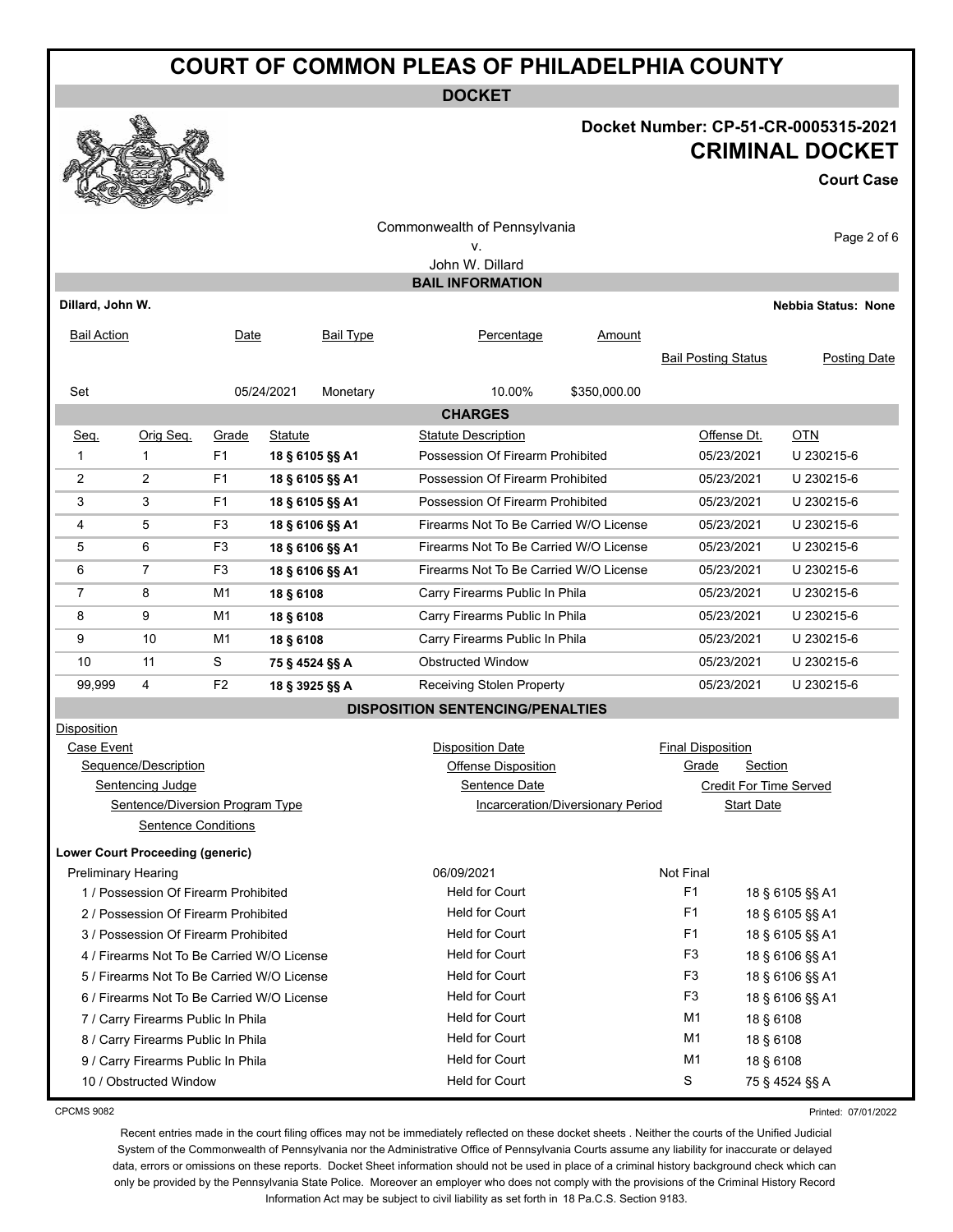**DOCKET**

### **Docket Number: CP-51-CR-0005315-2021 CRIMINAL DOCKET**

**Court Case**

Commonwealth of Pennsylvania

### v. John W. Dillard

Page 3 of 6

|                                                      | John W. Dillard                         |                          |                               |
|------------------------------------------------------|-----------------------------------------|--------------------------|-------------------------------|
|                                                      | <b>DISPOSITION SENTENCING/PENALTIES</b> |                          |                               |
| Disposition                                          |                                         |                          |                               |
| Case Event                                           | <b>Disposition Date</b>                 | <b>Final Disposition</b> |                               |
| Sequence/Description                                 | <b>Offense Disposition</b>              | Grade                    | Section                       |
| Sentencing Judge                                     | Sentence Date                           |                          | <b>Credit For Time Served</b> |
| Sentence/Diversion Program Type                      | Incarceration/Diversionary Period       |                          | <b>Start Date</b>             |
| <b>Sentence Conditions</b>                           |                                         |                          |                               |
| 99,999 / Receiving Stolen Property                   | Withdrawn                               | F <sub>2</sub>           | 18 § 3925 §§ A                |
| Defendant Was Not Present<br><b>Proceed to Court</b> |                                         |                          |                               |
| <b>Information Filed</b>                             | 06/11/2021                              | Not Final                |                               |
| 1 / Possession Of Firearm Prohibited                 | Proceed to Court                        | F1                       | 18 § 6105 §§ A1               |
| 2 / Possession Of Firearm Prohibited                 | Proceed to Court                        | F <sub>1</sub>           | 18 § 6105 §§ A1               |
| 3 / Possession Of Firearm Prohibited                 | Proceed to Court                        | F <sub>1</sub>           | 18 § 6105 §§ A1               |
| 4 / Firearms Not To Be Carried W/O License           | Proceed to Court                        | F3                       | 18 § 6106 §§ A1               |
| 5 / Firearms Not To Be Carried W/O License           | Proceed to Court                        | F <sub>3</sub>           | 18 § 6106 §§ A1               |
| 6 / Firearms Not To Be Carried W/O License           | Proceed to Court                        | F <sub>3</sub>           | 18 § 6106 §§ A1               |
| 7 / Carry Firearms Public In Phila                   | Proceed to Court                        | M1                       | 18 § 6108                     |
| 8 / Carry Firearms Public In Phila                   | Proceed to Court                        | M1                       | 18 § 6108                     |
| 9 / Carry Firearms Public In Phila                   | Proceed to Court                        | M1                       | 18 § 6108                     |
| 10 / Obstructed Window                               | Proceed to Court                        | S                        | 75 § 4524 §§ A                |
| 99,999 / Receiving Stolen Property                   | Disposed at Lower Court                 | F <sub>2</sub>           | 18 § 3925 §§ A                |
| <b>Nolle Prossed</b>                                 |                                         |                          |                               |
| <b>Waiver Trial</b>                                  | 05/05/2022                              | <b>Final Disposition</b> |                               |
| 1 / Possession Of Firearm Prohibited                 | <b>Nolle Prossed</b>                    | F <sub>1</sub>           | 18 § 6105 §§ A1               |
| 2 / Possession Of Firearm Prohibited                 | <b>Nolle Prossed</b>                    | F <sub>1</sub>           | 18 § 6105 §§ A1               |
| 3 / Possession Of Firearm Prohibited                 | <b>Nolle Prossed</b>                    | F <sub>1</sub>           | 18 § 6105 §§ A1               |
| 4 / Firearms Not To Be Carried W/O License           | <b>Nolle Prossed</b>                    | F <sub>3</sub>           | 18 § 6106 §§ A1               |
| 5 / Firearms Not To Be Carried W/O License           | <b>Nolle Prossed</b>                    | F <sub>3</sub>           | 18 § 6106 §§ A1               |
| 6 / Firearms Not To Be Carried W/O License           | <b>Nolle Prossed</b>                    | F3                       | 18 § 6106 §§ A1               |
| 7 / Carry Firearms Public In Phila                   | Nolle Prossed                           | M1                       | 18 § 6108                     |
| 8 / Carry Firearms Public In Phila                   | <b>Nolle Prossed</b>                    | M1                       | 18 § 6108                     |
| 9 / Carry Firearms Public In Phila                   | <b>Nolle Prossed</b>                    | M1                       | 18 § 6108                     |
| 10 / Obstructed Window                               | <b>Nolle Prossed</b>                    | S                        | 75 § 4524 §§ A                |

99,999 / Receiving Stolen Property Disposed at Lower Court F2 18 § 3925 §§ A

CPCMS 9082

Printed: 07/01/2022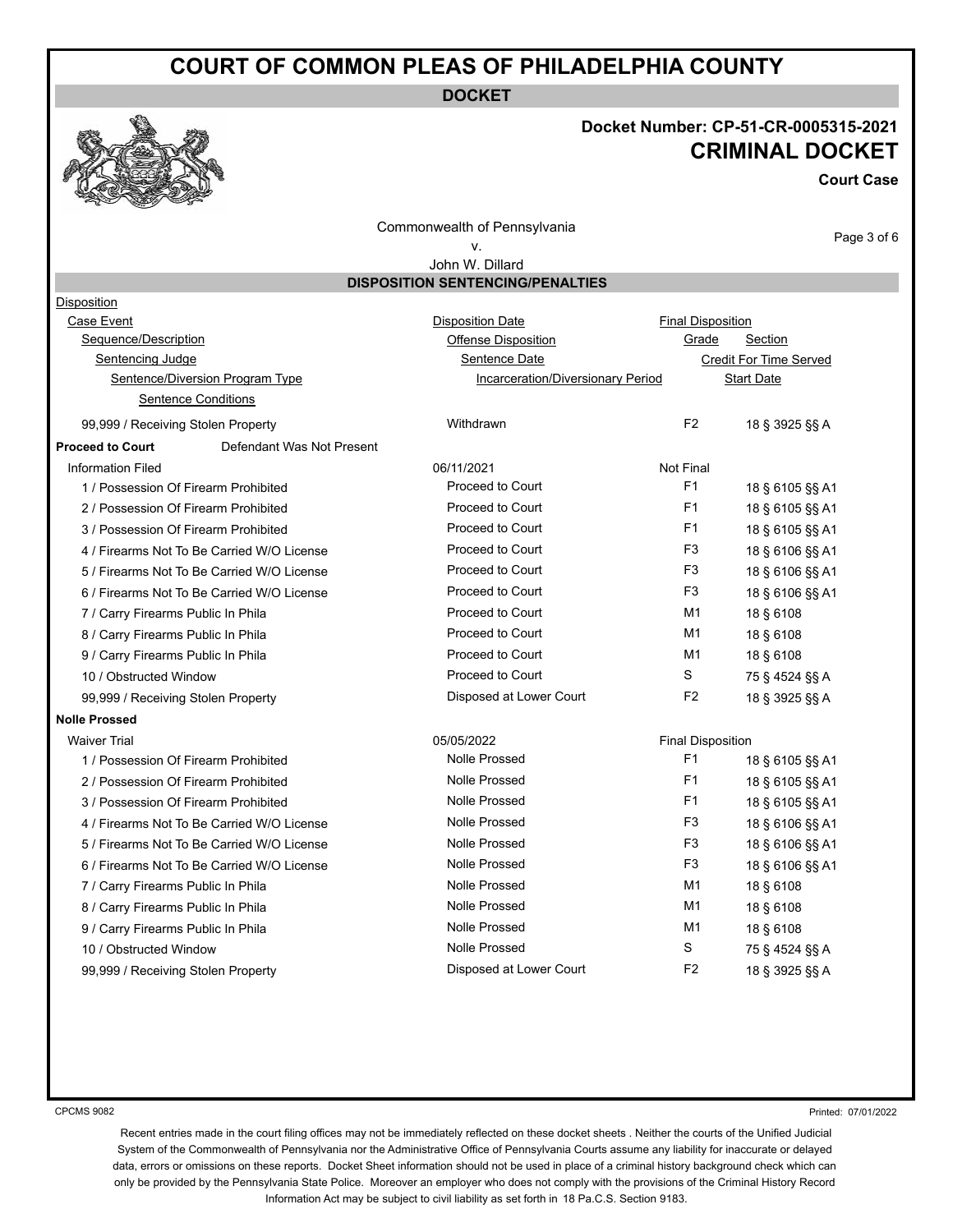**DOCKET**

# **Docket Number: CP-51-CR-0005315-2021**

|                                                        |                                                                         |                                                       | Docket Number: CP-51-CR-0005315-2021                | <b>CRIMINAL DOCKET</b> |
|--------------------------------------------------------|-------------------------------------------------------------------------|-------------------------------------------------------|-----------------------------------------------------|------------------------|
|                                                        |                                                                         |                                                       |                                                     | <b>Court Case</b>      |
|                                                        |                                                                         | Commonwealth of Pennsylvania<br>٧.                    |                                                     | Page 4 of 6            |
|                                                        |                                                                         | John W. Dillard                                       |                                                     |                        |
| <b>COMMONWEALTH INFORMATION</b>                        |                                                                         |                                                       | <b>ATTORNEY INFORMATION</b>                         |                        |
| Name:<br>Office                                        | Philadelphia County District Attorney's                                 | <u>Name:</u>                                          | Gregory Joseph Pagano<br>Private                    |                        |
| Prosecutor<br>Supreme Court No:<br>Phone Number(s):    |                                                                         | Supreme Court No:<br>Rep. Status:<br>Phone Number(s): | 071730<br>Active                                    |                        |
| 215-686-8000<br>Address:<br>3 South Penn Square        | (Phone)                                                                 | 215-636-0160<br>215-636-0164<br>Address:              | (Phone)<br>(Fax)                                    |                        |
| Philadelphia, PA 19107                                 |                                                                         |                                                       | 1315 Walnut St FI 12<br>Philadelphia, PA 19107-4712 |                        |
|                                                        |                                                                         |                                                       | Representing: Dillard, John W.                      |                        |
|                                                        |                                                                         | <b>ENTRIES</b>                                        |                                                     |                        |
| Sequence Number                                        | <b>CP Filed Date</b>                                                    | Document Date                                         | Filed By                                            |                        |
| 1                                                      | 06/10/2021                                                              |                                                       | Court of Common Pleas -<br>Philadelphia County      |                        |
| <b>Held for Court</b><br>1<br><b>Information Filed</b> | 06/11/2021                                                              |                                                       | Krasner, Larry                                      |                        |
| 1                                                      | 07/28/2021<br>Defense Request For Continuance For Further Investigation |                                                       | Shaffer, Zachary C.                                 |                        |
| 4<br><b>Hearing Notice</b>                             | 07/28/2021                                                              |                                                       | Court of Common Pleas -<br>Philadelphia County      |                        |
| Entry of Appearance                                    | 08/20/2021                                                              |                                                       | Pagano, Gregory Joseph                              |                        |
| 3                                                      | 10/13/2021                                                              |                                                       | Court of Common Pleas -<br>Philadelphia County      |                        |
| <b>Hearing Notice</b>                                  |                                                                         |                                                       |                                                     |                        |
| 4<br>Scheduling Conference Held                        | 10/13/2021                                                              |                                                       | Shaffer, Zachary C.                                 |                        |
| Commonwealth of Pennsylvania                           |                                                                         |                                                       |                                                     |                        |
| 10/13/2021<br>Pagano, Gregory Joseph                   | Oral Service in Court                                                   |                                                       |                                                     |                        |
| 10/13/2021                                             | Oral Service in Court                                                   |                                                       |                                                     |                        |

CPCMS 9082

 $65$ 

Recent entries made in the court filing offices may not be immediately reflected on these docket sheets . Neither the courts of the Unified Judicial System of the Commonwealth of Pennsylvania nor the Administrative Office of Pennsylvania Courts assume any liability for inaccurate or delayed data, errors or omissions on these reports. Docket Sheet information should not be used in place of a criminal history background check which can only be provided by the Pennsylvania State Police. Moreover an employer who does not comply with the provisions of the Criminal History Record Information Act may be subject to civil liability as set forth in 18 Pa.C.S. Section 9183.

Printed: 07/01/2022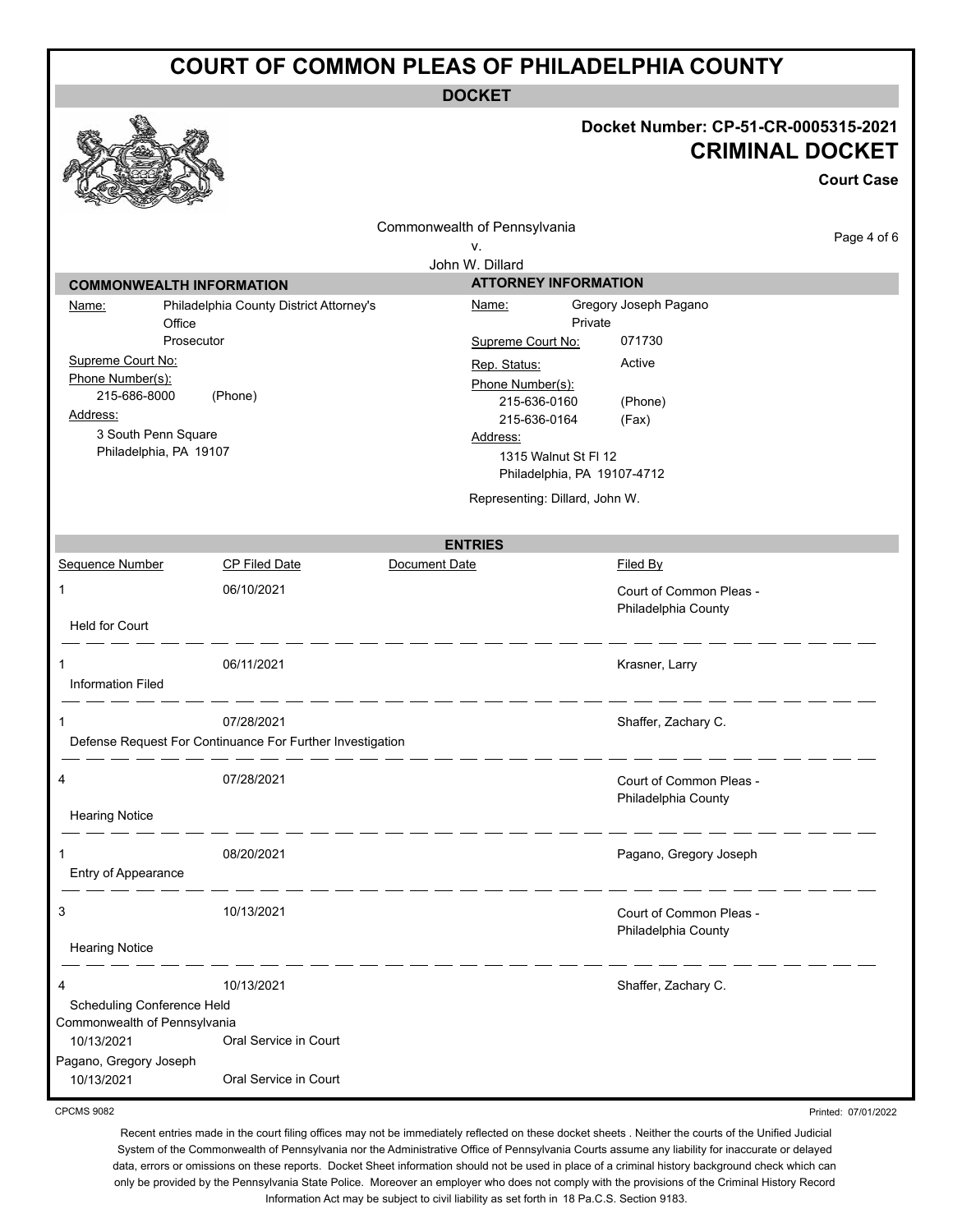| <b>COURT OF COMMON PLEAS OF PHILADELPHIA COUNTY</b>                                                                                                                            |                                                                         |                                    |                                                                       |                   |  |  |  |  |
|--------------------------------------------------------------------------------------------------------------------------------------------------------------------------------|-------------------------------------------------------------------------|------------------------------------|-----------------------------------------------------------------------|-------------------|--|--|--|--|
| <b>DOCKET</b>                                                                                                                                                                  |                                                                         |                                    |                                                                       |                   |  |  |  |  |
|                                                                                                                                                                                |                                                                         |                                    | Docket Number: CP-51-CR-0005315-2021<br><b>CRIMINAL DOCKET</b>        | <b>Court Case</b> |  |  |  |  |
|                                                                                                                                                                                |                                                                         | Commonwealth of Pennsylvania<br>v. |                                                                       | Page 5 of 6       |  |  |  |  |
|                                                                                                                                                                                |                                                                         | John W. Dillard<br><b>ENTRIES</b>  |                                                                       |                   |  |  |  |  |
| Sequence Number                                                                                                                                                                | <b>CP Filed Date</b>                                                    | Document Date                      | Filed By                                                              |                   |  |  |  |  |
| Service To<br><b>Issue Date</b>                                                                                                                                                | Service Type                                                            | Service By<br><b>Status Date</b>   | <b>Service Status</b>                                                 |                   |  |  |  |  |
| 5<br><b>Short Certificate</b>                                                                                                                                                  | 10/13/2021                                                              |                                    | Court of Common Pleas -<br>Philadelphia County<br>Shaffer, Zachary C. |                   |  |  |  |  |
| CP Attorney Attachments<br>10/13/2021                                                                                                                                          |                                                                         |                                    |                                                                       |                   |  |  |  |  |
| 6<br><b>Counsel Attached for Trial</b>                                                                                                                                         | 10/13/2021                                                              |                                    | Shaffer, Zachary C.                                                   |                   |  |  |  |  |
| 7<br>Scheduling Order - Non Jury                                                                                                                                               | 10/13/2021                                                              |                                    | Shaffer, Zachary C.                                                   |                   |  |  |  |  |
| Motion for Suppression                                                                                                                                                         | 01/05/2022                                                              |                                    | Pagano, Gregory Joseph                                                |                   |  |  |  |  |
| Order Granting Motion to Suppress<br>Dillard, John W.<br>03/25/2022<br>Pagano, Gregory Joseph<br>03/25/2022<br>Philadelphia County District Attorney's<br>Office<br>03/25/2022 | 03/25/2022                                                              |                                    | Covington, Roxanne                                                    |                   |  |  |  |  |
| 2                                                                                                                                                                              | 03/25/2022<br>Commonwealth Request For Continuance For Status of Appeal |                                    | Covington, Roxanne                                                    |                   |  |  |  |  |
| 5<br>Order Granting Motion to Suppress                                                                                                                                         | 03/25/2022                                                              |                                    | Covington, Roxanne                                                    |                   |  |  |  |  |
| 6<br>Order Entering an Exhibit                                                                                                                                                 | 03/25/2022                                                              |                                    | Covington, Roxanne                                                    |                   |  |  |  |  |

1 05/05/2022 Covington, Roxanne Nolle Prosequi

CPCMS 9082

Recent entries made in the court filing offices may not be immediately reflected on these docket sheets . Neither the courts of the Unified Judicial System of the Commonwealth of Pennsylvania nor the Administrative Office of Pennsylvania Courts assume any liability for inaccurate or delayed data, errors or omissions on these reports. Docket Sheet information should not be used in place of a criminal history background check which can only be provided by the Pennsylvania State Police. Moreover an employer who does not comply with the provisions of the Criminal History Record Information Act may be subject to civil liability as set forth in 18 Pa.C.S. Section 9183.

Printed: 07/01/2022